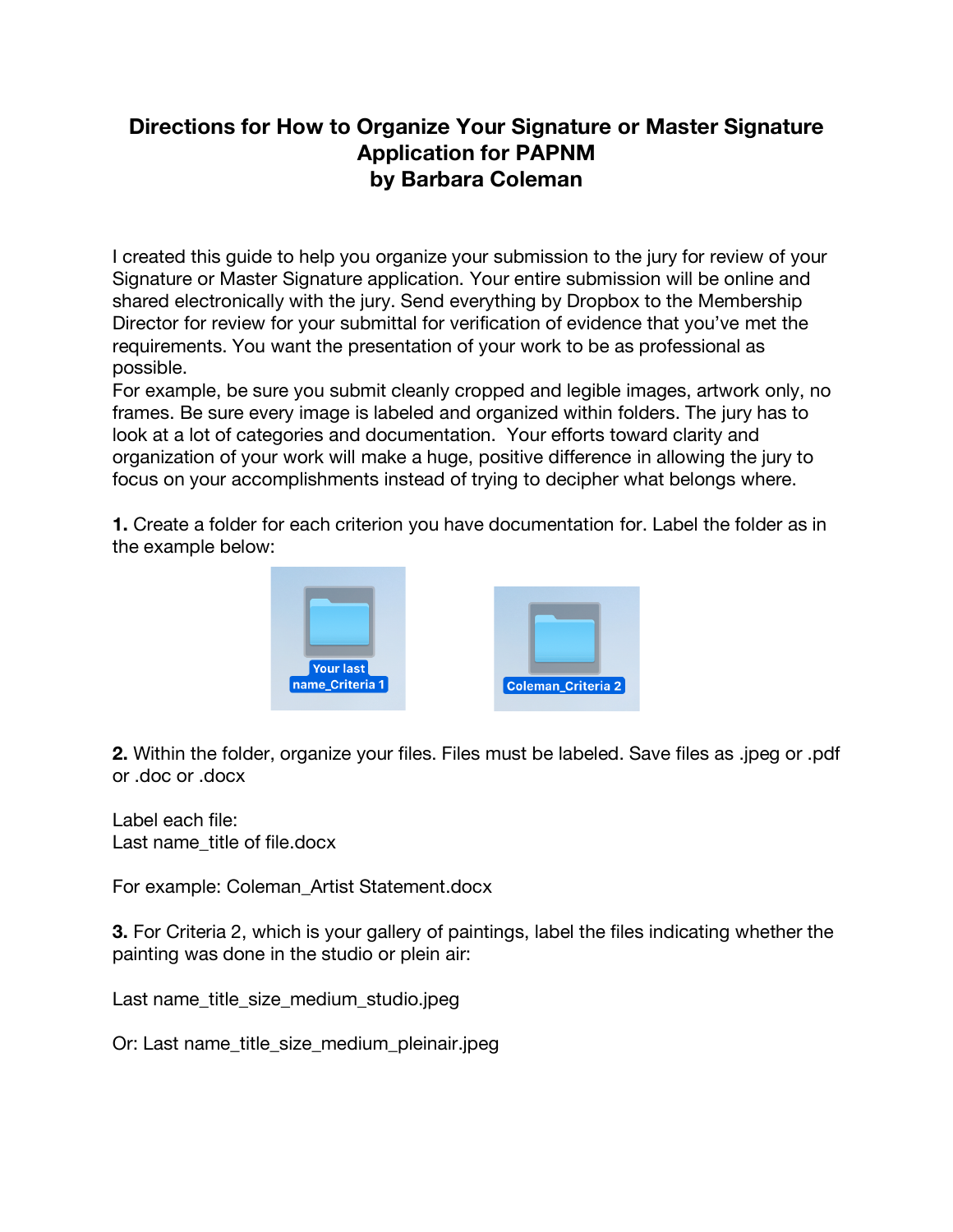4. Instructions for Criteria 3 Folder. For example, you will have a folder that looks like this:



After opening the Criteria 3 folder, you will see subfolders for each requirement for Criteria 3. An example is shown below:

- Coleman\_Criteria 3.1\_Gallery Representation
- Coleman\_Criteria 3.2\_Feature Length Articles
- Coleman\_Criteria 3.3\_National Juried Shows
- Coleman\_Criteria 3.4 Invitational National Shows
- Coleman Criteria 3.5 One Person Show
- Coleman\_Criteria 3.6 Signature or Master Status

For Criteria 3.2 Feature Length Articles, for example, have a clear photograph of the cover of the magazine and photographs of each page of the article. Make sure the photographs are clear and the writing is legible. Crop your images to just show the page of the article without distracting backgrounds. The jury might want to read your article. Put the pages in order!! If you have several feature length articles, save each article in a separate folder entitled with the name of the magazine. example:

- 2015\_Outdoor Painter Online Article
- 2015\_Plein Air Magazine Feature Article
- 2017 Art of the West Feature Article
- 2018\_Plein Air Magazine Feature Article